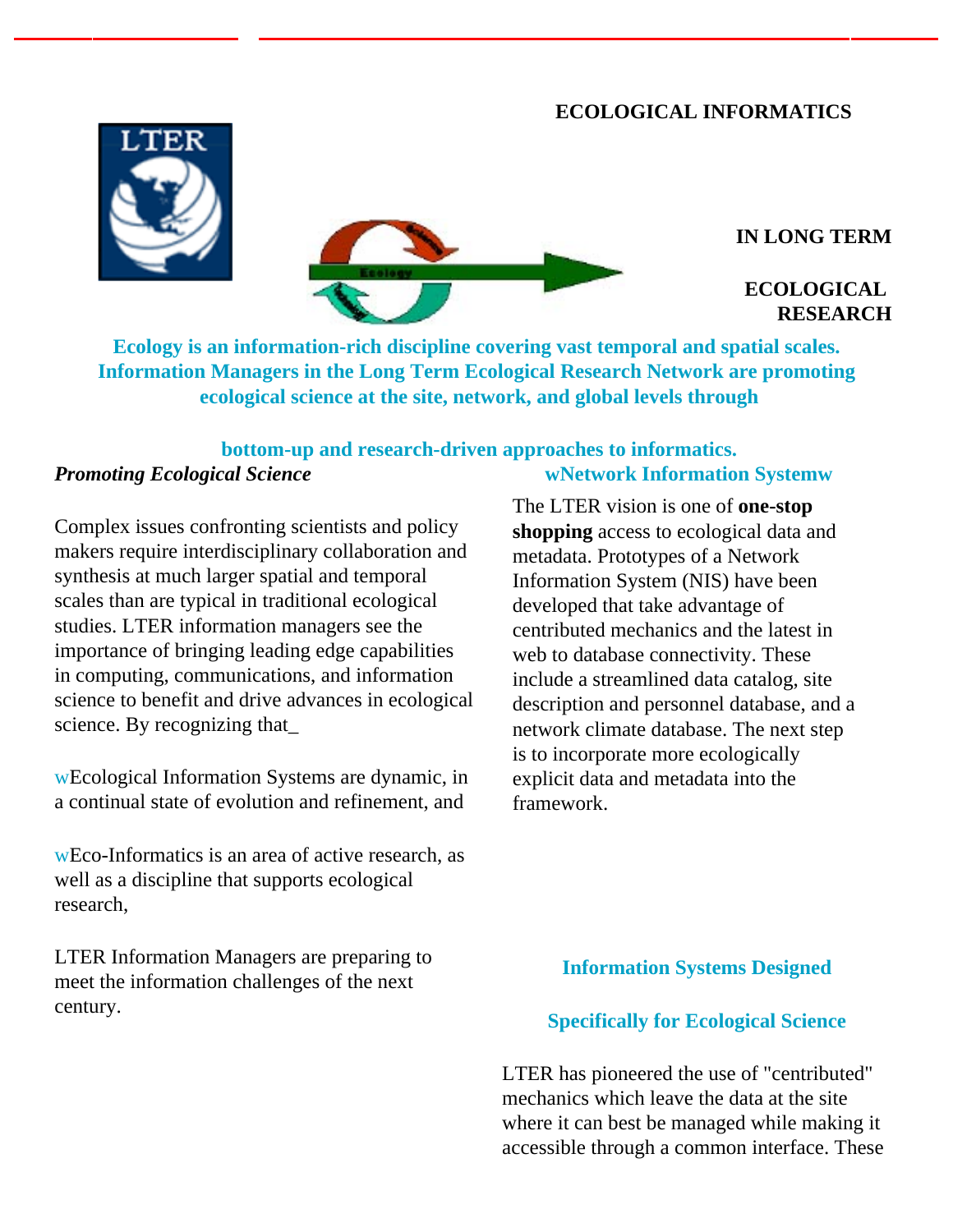

LTER has recognized that new science and new technology interact to evolve the role of informatics in ecology. Taking advantage of improved tools and computational hardware particularly network technologies where LTER has a history of leadership in the ecological community will help to promote ecological science by fostering the synergy of information systems and scientific research.The challenge is providing integrated access to heterogeneous and distributed information resources needed by ecologists.

prototype systems take advantage of the latest in web to database connectivity.



Discipline specific working groups form the integrative/interoperability layer in the network information system development. Scientists know data and its uses - Information managers know information science and technology. By forming these integrative working groups bringing together disciplinary specialists with information specialists, strong productive partnerships have been formed to solve real-world issues in ecology.

### **Distributed Informatics Laboratory**

The LTER Network is as a testbed for ecological information management tools and techniques.

**w** individual sites test different hardware and software approaches

**w** successful approaches ported to the entire ecological community

This approach is being successfully demonstrated today as LTER approaches are being used at field stations and research sites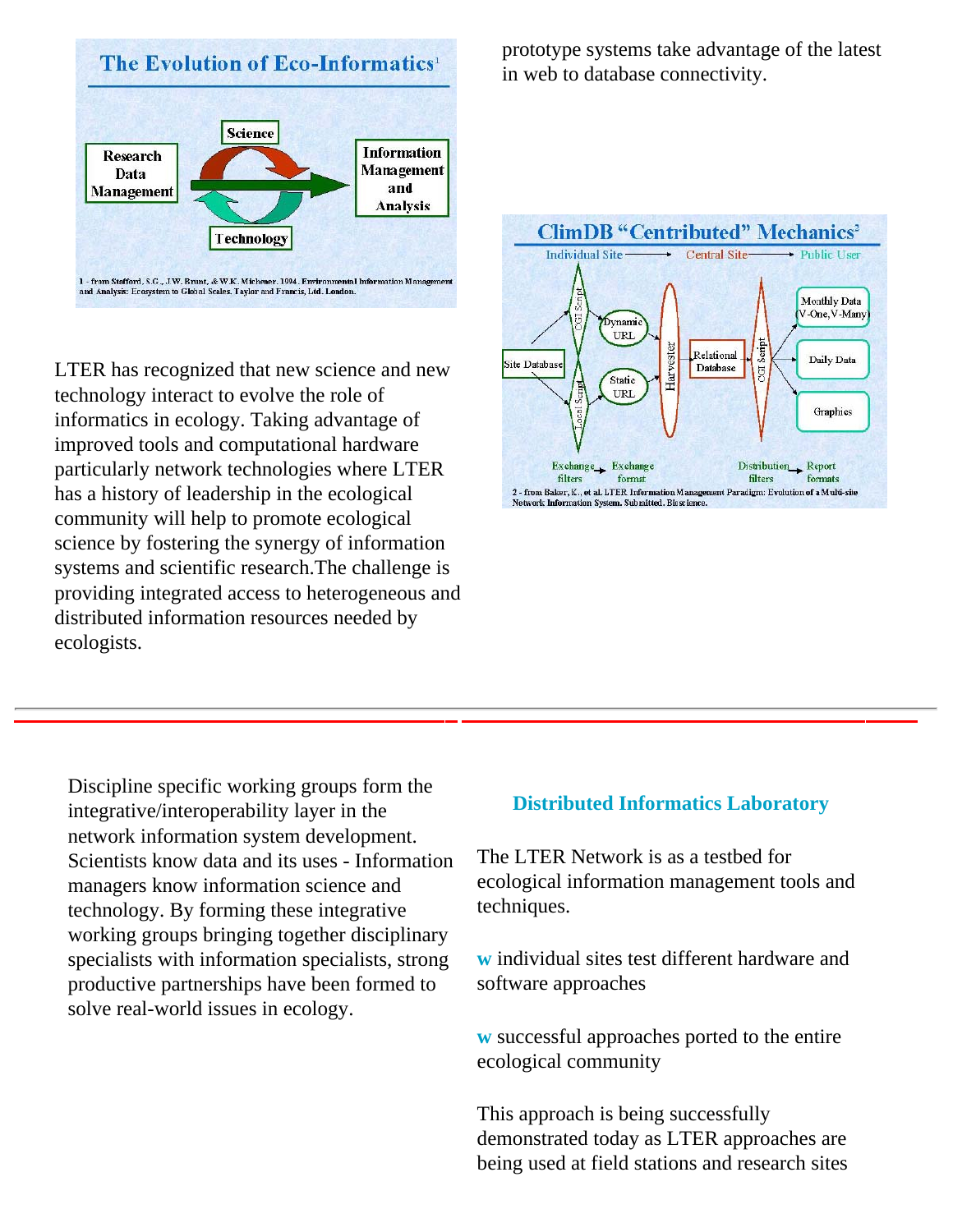# **Training the Next Generation** around the world.

In this complex research environment, all scientists need some background in informatics and computational ecology. Synthetic, data intensive projects will be even more common in the future and will require trained information managers who have skills beyond the custodial and archiving. functions that data managers have had in the past. Subsequently, the LTER information managers have emerged as a training resource for ecological information management.

# **wEcological Informatics Institutew**

LTER has been training data and information managers for almost two decades. The experiences gained are enabling formalization of a curriculum for next-generation scientists that melds ecology and informatics. Demonstration of the utility of this program is being sought through:

**w**outreach to biological field stations and marine labs

**w**forging linkages with international LTER programs

The ultimate objective being to establish an Ecological Informatics Institute in a distributed environment.



3 - from Porter, J.H., J.W. Brunt, J. Vande Castle. 1998. Presented at INTECOL, 1998, Florence, Italy.

### *Community Impact*

Data and information management plays an important role at LTER sites. As the demands for network information resources increase, the activities of LTER information managers has focused on netowrk-level issues. The site and network approaches of the LTER information managers are having wideranging impacts through:

1. published guidelines for managing research data,

2. published content standards for ecological metadata,